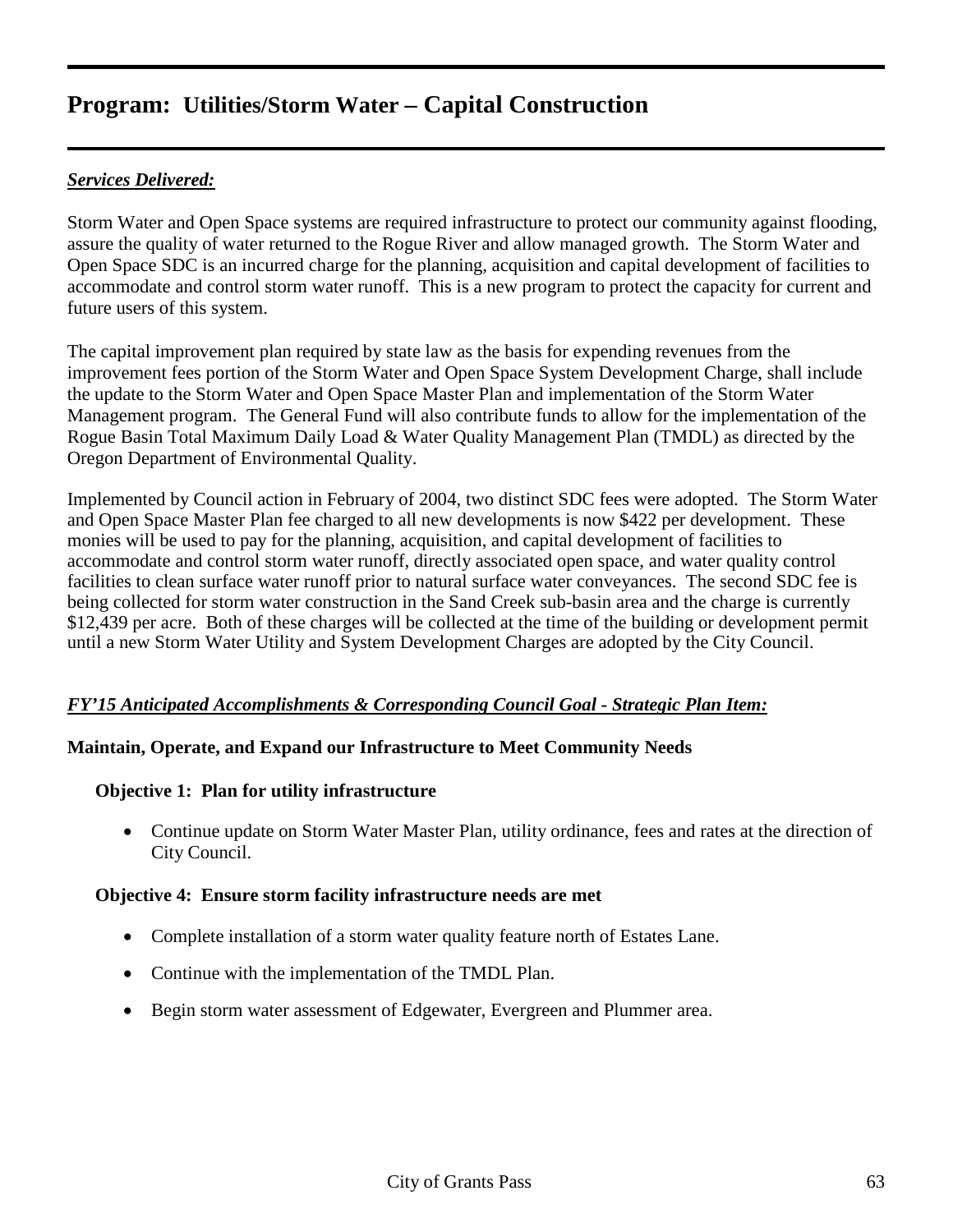# *Budget Highlights:*

The Active Capital Project list includes projects coming to a close in FY'14, but which are not finalized at this time.

The project listing shows resources across the columns. Columns show the "Actual resources through FY'13"; the re-assessed resource needs of projects using current data for the "Revised FY'14" column, guiding our "Adopted FY'15" and resources estimated "Through FY'15". We have "Future Years" and "Total Project" columns for each project.

The individual project pages describe the project, the need, future and ongoing costs, and the total project cost. The tables show when and where the money is budgeted to come from and the expenses incurred and budgeted to incur through completion.

# *FY'14 Activity Review:*

- Continued implementation of the TMDL Plan.
- Continued the Update to the Storm Water Master Plan.
- Researched the potential for increasing the detention capability of Southdown Estates pond.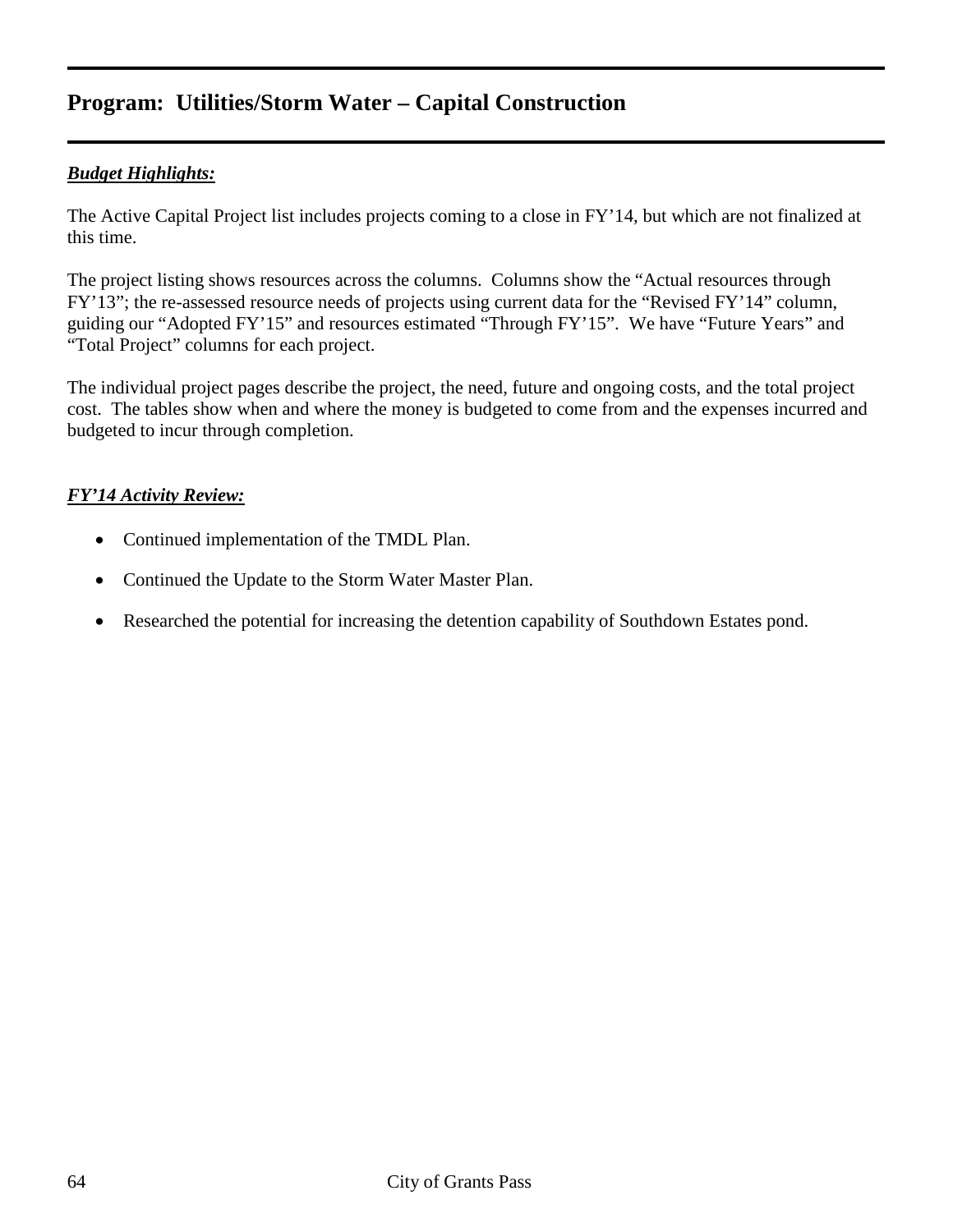|        |                                                             | <b>Actual</b>  |                  |               | <b>Total</b>      |                |                  |
|--------|-------------------------------------------------------------|----------------|------------------|---------------|-------------------|----------------|------------------|
|        |                                                             | <b>Through</b> | <b>Revised</b>   | Adopted       | <b>Through</b>    | <b>Future</b>  | <b>Total</b>     |
|        |                                                             | FY'13          | FY'14            | FY'15         | FY'15             | Years          | Project          |
|        | DO0000 Miscellaneous Projects - SDC's (642)                 | 732,337        | (18,000)         | (78,000)      | 636.337           | 101,000        | 737,337          |
|        | DO0000 Miscellaneous Projects - (648)                       | 86,487         | $\Omega$         | $\theta$      | 86,487            | $\Omega$       | 86,487           |
|        | DO5074 Major Redwood Storm Project                          | 100,000        | $\boldsymbol{0}$ | $\theta$      | 100,000           | $\theta$       | 100,000          |
|        | DO6071 TMDL Plan Implementation                             | 75,000         | 45,000           | 30,000        | 150,000           | 120,000        | 270,000          |
| DO6113 | Storm Water Quality Feature North of<br><b>Estates Lane</b> | 150,000        | $\theta$         | $\theta$      | 150,000           | $\overline{0}$ | 150,000          |
|        | DO6169 Stormwater Plan Update                               | 225,000        | 60,000           | 105,000       | 390,000           | 5,000          | 395,000          |
|        | <b>Total Projects</b>                                       | .368.824       | 87,000           | <u>57,000</u> | 1,5 <u>12,824</u> | 226.000        | <u>1,738,824</u> |

# *ACTIVE CAPITAL PROJECT RESOURCES*

# *ACTIVE CAPITAL PROJECT SUMMARIES FOR FY'14*

|        |                                                             | <b>Adopted</b><br>FY'15<br><b>Beginning</b><br>Fund<br><b>Balance</b> | <b>Adopted</b><br>FY'15<br><b>Revenue</b> | <b>Adopted</b><br>FY'15<br>Capital<br>Outlay | <b>Adopted</b><br>FY'15<br><b>Transfers</b><br>Out | <b>Adopted</b><br>FY'15<br>Appropriated<br>Fund<br><b>Balance</b> |
|--------|-------------------------------------------------------------|-----------------------------------------------------------------------|-------------------------------------------|----------------------------------------------|----------------------------------------------------|-------------------------------------------------------------------|
| DO0000 | Miscellaneous Projects - SDC's 642                          | 79,337                                                                | (78,000)                                  | $\Omega$                                     | $\theta$                                           | 1,337                                                             |
| DO0000 | Miscellaneous Projects - 648                                | 26,487                                                                | $\Omega$                                  | 0                                            | 0                                                  | 26,487                                                            |
| DO5074 | Major Redwood Storm Project                                 | 42,000                                                                | $\Omega$                                  | $\theta$                                     | 42,000                                             | $\Omega$                                                          |
| DO6071 | <b>TMDL Plan Implementation</b>                             | 46,619                                                                | 30,000                                    | 76,619                                       | 0                                                  | $\Omega$                                                          |
| DO6113 | <b>Storm Water Quality Feature North</b><br>of Estates Lane | 92,747                                                                | $\boldsymbol{0}$                          | 22,747                                       | 70,000                                             | $\theta$                                                          |
| DO6169 | Storm water Plan Update                                     | 359                                                                   | 105,000                                   | 105,359                                      | $\Omega$                                           | $\Omega$                                                          |
|        | <b>Total Projects</b>                                       | <u>287.549</u>                                                        | 57.000                                    | <u>204.725</u>                               | 112.000                                            | <u>27.824</u>                                                     |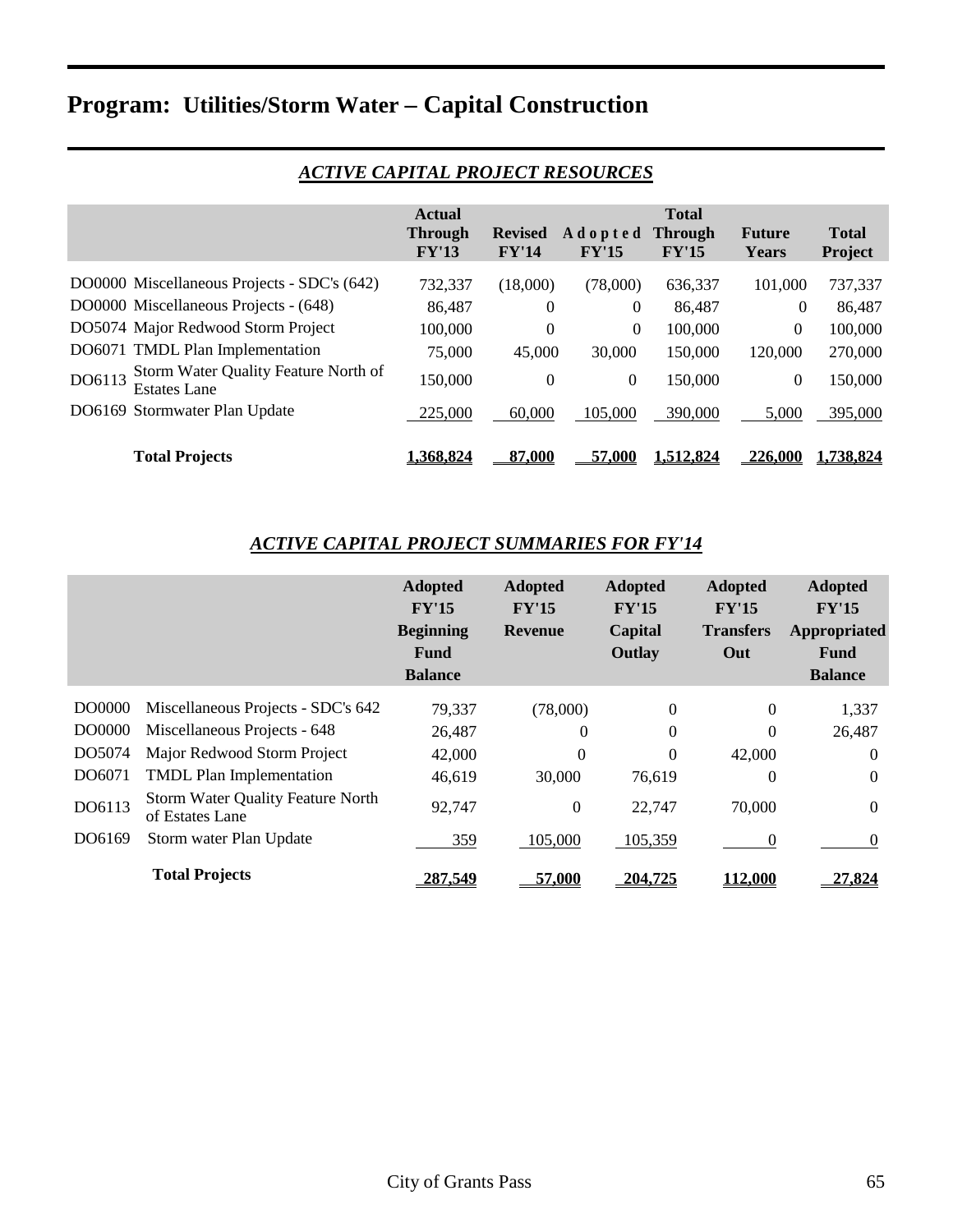|                                                                                                                                                                                                  |                                                                           |                                                                   |                                                                          |                                                                          | <b>Financial Summary</b>                                                     |                                                                                        |  |  |  |  |  |  |  |  |  |  |
|--------------------------------------------------------------------------------------------------------------------------------------------------------------------------------------------------|---------------------------------------------------------------------------|-------------------------------------------------------------------|--------------------------------------------------------------------------|--------------------------------------------------------------------------|------------------------------------------------------------------------------|----------------------------------------------------------------------------------------|--|--|--|--|--|--|--|--|--|--|
|                                                                                                                                                                                                  | <b>ACTUAL</b><br>FY'12<br>\$                                              | <b>ACTUAL</b><br>FY'13<br>\$                                      | <b>BUDGET</b><br>FY'14<br>\$                                             | <b>REVISED</b><br>FY'14<br>\$                                            | <b>MANAGER</b><br>A D O P T E D PROJECTED<br>FY'15<br>\$                     | FY'16<br>\$                                                                            |  |  |  |  |  |  |  |  |  |  |
| <b>Beginning Fund Balance</b>                                                                                                                                                                    | 801,715                                                                   | 826,532                                                           | 356,795                                                                  | 356,795                                                                  | 287,549                                                                      | 27,824                                                                                 |  |  |  |  |  |  |  |  |  |  |
| <b>Resources</b>                                                                                                                                                                                 |                                                                           |                                                                   |                                                                          |                                                                          |                                                                              |                                                                                        |  |  |  |  |  |  |  |  |  |  |
| <b>Development Charges</b><br><b>Investment Interest</b><br><b>SDC</b> Loans<br><b>General Fund</b><br><b>Transportation Projects</b><br><b>Total Current Revenues</b><br><b>Total Resources</b> | 22,945<br>5,226<br>2,589<br>15,000<br>$\overline{0}$<br>45,760<br>847,475 | 60,372<br>3,893<br>2,321<br>15,000<br>15,000<br>96,586<br>923,118 | 25,000<br>2,000<br>$\mathbf{0}$<br>15,000<br>15,000<br>57,000<br>413,795 | 25,000<br>2,000<br>$\mathbf{0}$<br>15,000<br>15,000<br>57,000<br>413,795 | 25,000<br>2,000<br>$\boldsymbol{0}$<br>15,000<br>15,000<br>57,000<br>344,549 | 25,000<br>$\boldsymbol{0}$<br>$\boldsymbol{0}$<br>15,000<br>15,000<br>55,000<br>82,824 |  |  |  |  |  |  |  |  |  |  |
| <b>Requirements</b>                                                                                                                                                                              |                                                                           |                                                                   |                                                                          |                                                                          |                                                                              |                                                                                        |  |  |  |  |  |  |  |  |  |  |
| Capital Outlay<br><b>Transfers Out</b><br><b>Subtotal Expenditures</b>                                                                                                                           | 24,691<br>$\boldsymbol{0}$<br>24,691                                      | 169,983<br>220,000<br>389,983                                     | 273,302<br>75,000<br>348,302                                             | 273,302<br>75,000<br>348,302                                             | 204,725<br>112,000<br>316,725                                                | 35,000<br>$\overline{0}$<br>35,000                                                     |  |  |  |  |  |  |  |  |  |  |
| <b>Appropriated Fund Balance</b>                                                                                                                                                                 | 822,784                                                                   | 533,135                                                           | 65,493                                                                   | 65,493                                                                   | 27,824                                                                       | 47,824                                                                                 |  |  |  |  |  |  |  |  |  |  |
| <b>Total Requirements</b>                                                                                                                                                                        | 847,475                                                                   | 923,118                                                           | 413,795                                                                  | 413,795                                                                  | 344,549                                                                      | 82,824                                                                                 |  |  |  |  |  |  |  |  |  |  |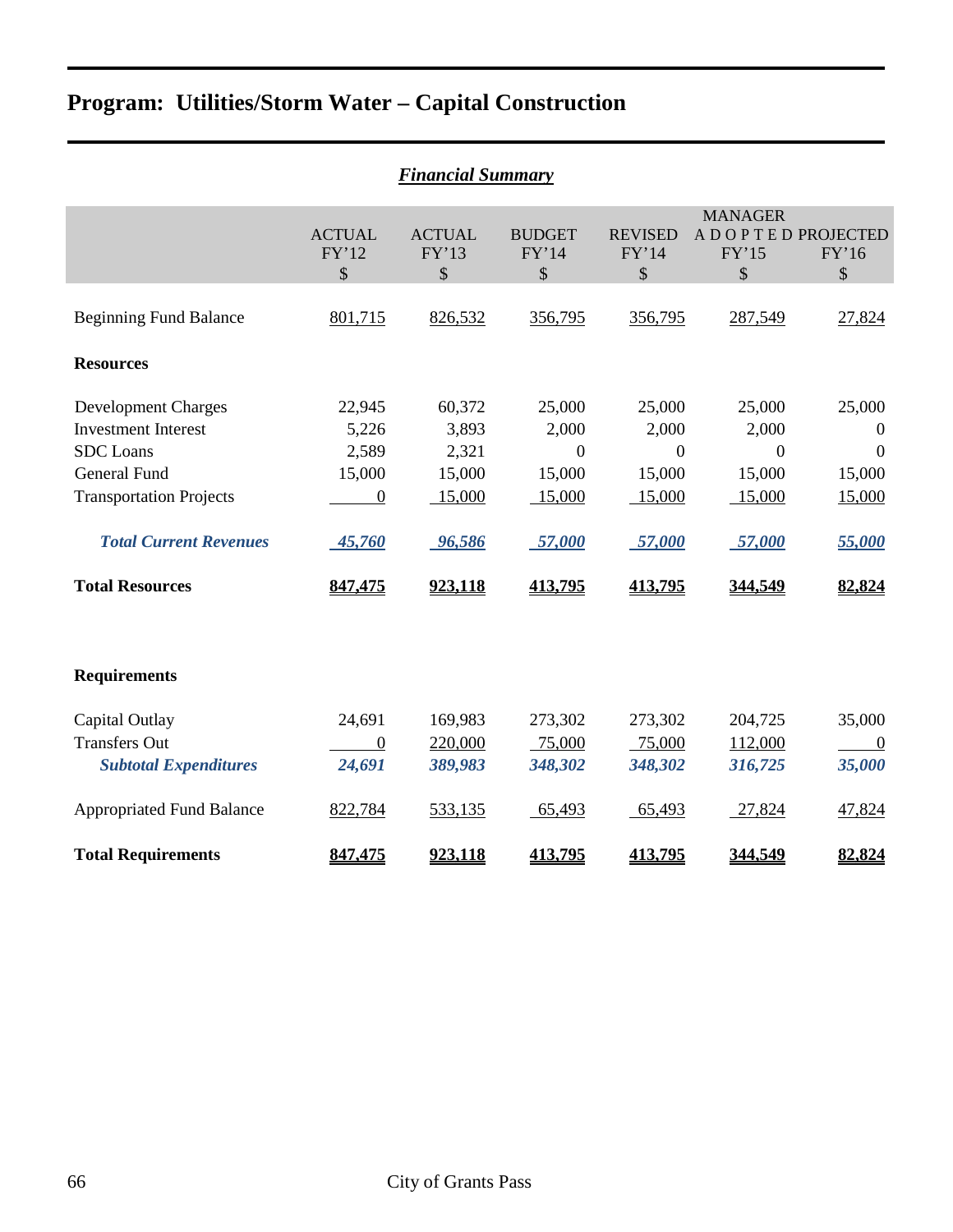**Project DO0000 Fund 642 General Storm Water & Open Space SDC'S**

#### **Project Description**

This project accounts for money collected during development in order to fund Storm Water & Open Space projects.

#### **Need for Project**

Since the establishment of the General Storm Water & Open Space System Development Charge (SDC), this fund has been used as the depository of these revenues, pending budgetary authorization for use of the funds.

## **Estimated Total Project Cost: Not applicable**

#### **Resources**

|                                                        | <b>Actual</b><br><b>Through</b><br>FY'13 | FY'14<br>Adopted | FY'14<br><b>Revised</b> | FY'15<br><b>Adopted</b> | <b>Through</b><br>FY'15 | FY'16<br><b>Projected</b> | <b>Future</b> | <b>Total</b><br><b>Project</b> |
|--------------------------------------------------------|------------------------------------------|------------------|-------------------------|-------------------------|-------------------------|---------------------------|---------------|--------------------------------|
| <b>Storm Water &amp; Open</b><br>Space SDC's           | 661,490                                  | 15,000           | 15,000                  | 15,000                  | 691,490                 | 15,000                    | 45,000        | 751,490                        |
| <b>Storm Water &amp; Open</b><br>Space SDC's: to Proj. | (616,061)                                | (60,000)         | (60,000)                | (105,000)               | (781,061)               | (5,000)                   |               | (786, 061)                     |
| <b>Investment Interest</b>                             | 24,471                                   | 2,000            | 2,000                   | 2,000                   | 28,471                  |                           | 6,000         | 34,471                         |
| Sand Creek Storm &<br>Open Space SDC's                 | 735,314                                  | 10,000           | 10,000                  | 10.000                  | 755,314                 | 10.000                    | 30,000        | 795,314                        |
| <b>Sand Creek Storm to</b><br>Projects                 | (72, 877)                                | 15,000           | 15,000                  |                         | (57, 877)               |                           |               | (57, 877)                      |
|                                                        |                                          |                  |                         |                         | $\mathbf{0}$            |                           |               | $\mathbf{0}$                   |
| <b>Total Resources</b>                                 |                                          |                  |                         |                         | 636,337                 |                           |               | 737,337                        |

| <b>Expenditures</b>              | 635,000 |        |        |       | 635,000 |        |         | 635,000 |
|----------------------------------|---------|--------|--------|-------|---------|--------|---------|---------|
| <b>Transfers to TR4934</b>       |         |        |        |       |         |        |         |         |
| <b>Ending Balance</b><br>by Year | 97,337  | 45,865 | 79,337 | 1,337 | 1,337   | 21,337 | 102,337 | 102,337 |
| <b>Total Requirements</b>        |         |        |        |       | 636,337 |        |         | 737,337 |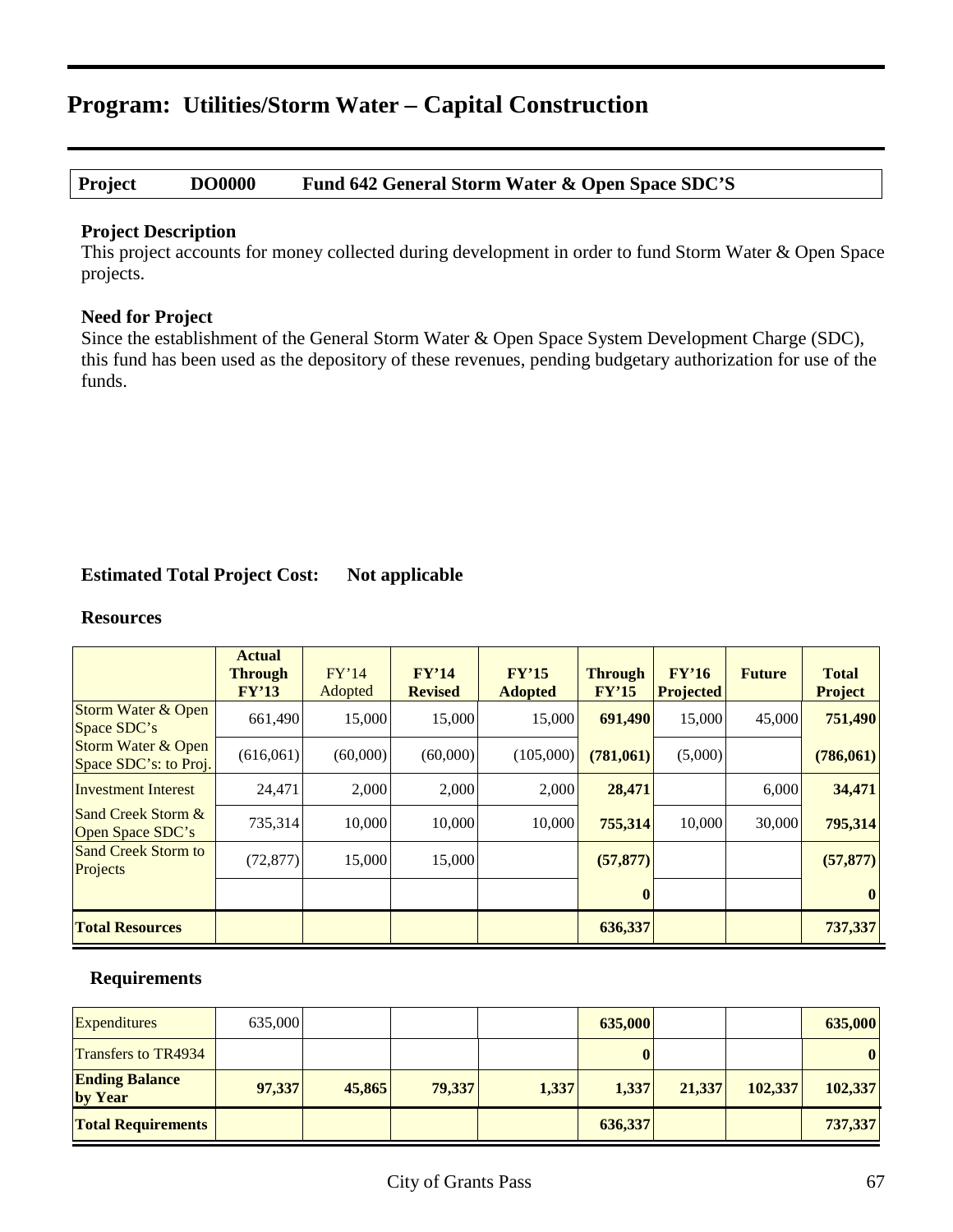# **Project DO0000 Fund 648 General Storm Water & Open Space Projects**

## **Project Description**

This project accounts for small miscellaneous projects, closed projects and projects that are in the process of starting up. Fund balances and miscellaneous expenditures that are not attributable to a specific project are accounted for in this project. Resources are distributed from this project to other active projects.

#### **Need for Project**

This Project allows for tracking of fund balances and miscellaneous expenditures.



**Estimated Total Project Cost:**  $\$\text{No true cost}$  is associated with this project.

#### **Resources**

|                            | <b>Actual</b><br><b>Through</b><br>FY'13 | FY'14<br>Adopted | FY'14<br><b>Revised</b> | FY'15<br><b>Adopted</b> | <b>Through</b><br>FY'15 | FY'16<br><b>Projected</b> | <b>Future</b> | <b>Total</b><br><b>Project</b> |
|----------------------------|------------------------------------------|------------------|-------------------------|-------------------------|-------------------------|---------------------------|---------------|--------------------------------|
| <b>Investment Interest</b> | 86,487                                   |                  |                         |                         | 86,487                  |                           |               | 86,487                         |
|                            |                                          |                  |                         |                         | $\mathbf{0}$            |                           |               | $\vert 0 \vert$                |
|                            |                                          |                  |                         |                         |                         |                           |               | $\boldsymbol{0}$               |
| <b>Total Resources</b>     |                                          |                  |                         |                         | 86,487                  |                           |               | 86,487                         |

| <b>Expenditures</b>              |        |        |        |        | $\bf{0}$ |        |        | $\boldsymbol{0}$ |
|----------------------------------|--------|--------|--------|--------|----------|--------|--------|------------------|
| <b>Transfers to TR4934</b>       | 60,000 |        |        |        | 60,000   |        |        | 60,000           |
| <b>Ending Balance</b><br>by Year | 26,487 | 19,628 | 26,487 | 26,487 | 26,487   | 26,487 | 26,487 | 26,487           |
| <b>Total Requirements</b>        |        |        |        |        | 86,487   |        |        | 86,487           |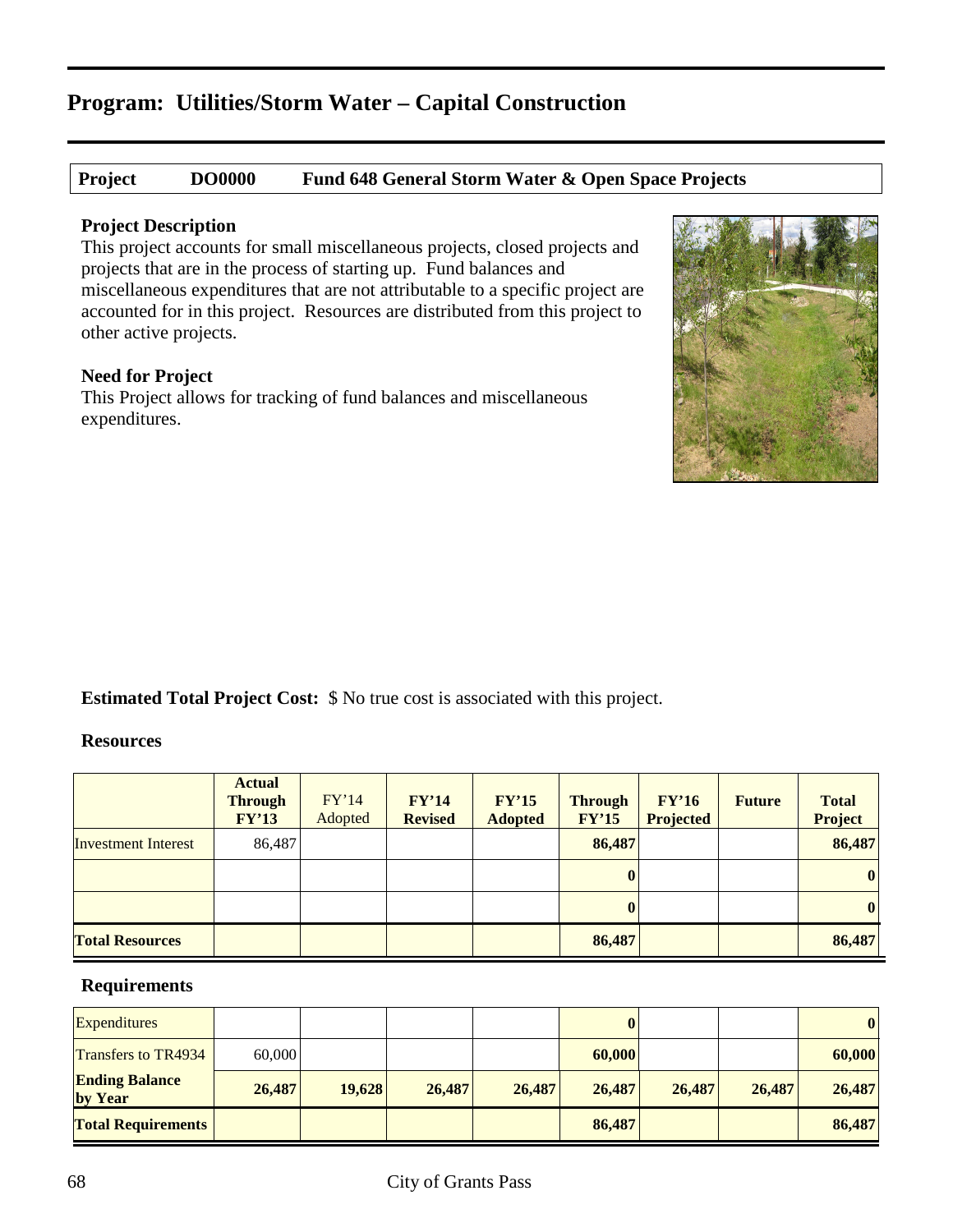## **Project DO5074 Major Redwood Storm Project**

#### **Project Description**

This project will address a major drainage problem in the southwest portion of the Redwood Area.

#### **Need for Project**

A situation exists in the Redwood area that involves the current drainage canals and the water entering the area from the south. The City has received complaints and concerns from area residents. The flooding is not caused by additional water created through the development of land. This is existing water that needs additional outlets.

The Staff has completed some initial work which provided several options. Potential improvements downstream of the Southdown Estates pond will be evaluated after design completion for TR4934.

#### **Council Strategic Goal**

Maintain, Operate and Expand Our Infrastructure to Meet Community Needs Objective 4: Ensure storm facility infrastructure needs are met.

**Future and Ongoing Costs:** Evaluation, design and construction.

## Estimated project cost revised from \$300,000 **Estimated Total Project Cost: \$100,000**

#### **Resources**

|                                            | <b>Actual</b><br><b>Through</b><br>FY'13 | FY'14<br>Adopted | FY'14<br><b>Revised</b> | FY'15<br><b>Recommend</b> | <b>Through</b><br>FY'15 | FY'16<br><b>Projected</b> | <b>Future</b> | <b>Total</b><br>Project |
|--------------------------------------------|------------------------------------------|------------------|-------------------------|---------------------------|-------------------------|---------------------------|---------------|-------------------------|
| <b>Storm Water &amp; Open</b><br>Space SDC |                                          |                  |                         |                           |                         |                           |               | $\bf{0}$                |
| General Fund – Policy<br>& Legislation     | 100,000                                  |                  |                         |                           | 100,000                 |                           |               | 100,000                 |
|                                            |                                          |                  |                         |                           |                         |                           |               |                         |
| <b>Total Resources</b>                     |                                          |                  |                         |                           | 100,000                 |                           |               | 100,000                 |

| <b>Expenditures</b>                                   | 54.405 | 22,691   | 3,595  |          | 58,000  |          | 58,000           |
|-------------------------------------------------------|--------|----------|--------|----------|---------|----------|------------------|
| <b>Transfers/Storm</b><br><b>Water Operation Fund</b> |        |          |        | 42,000   | 42,000  |          | 42,000           |
| <b>Ending Balance</b><br>by Year                      | 45,595 | $\bf{0}$ | 42,000 | $\bf{0}$ |         | $\bf{0}$ | $\boldsymbol{0}$ |
| <b>Total Requirements</b>                             |        |          |        |          | 100,000 |          | 100,000          |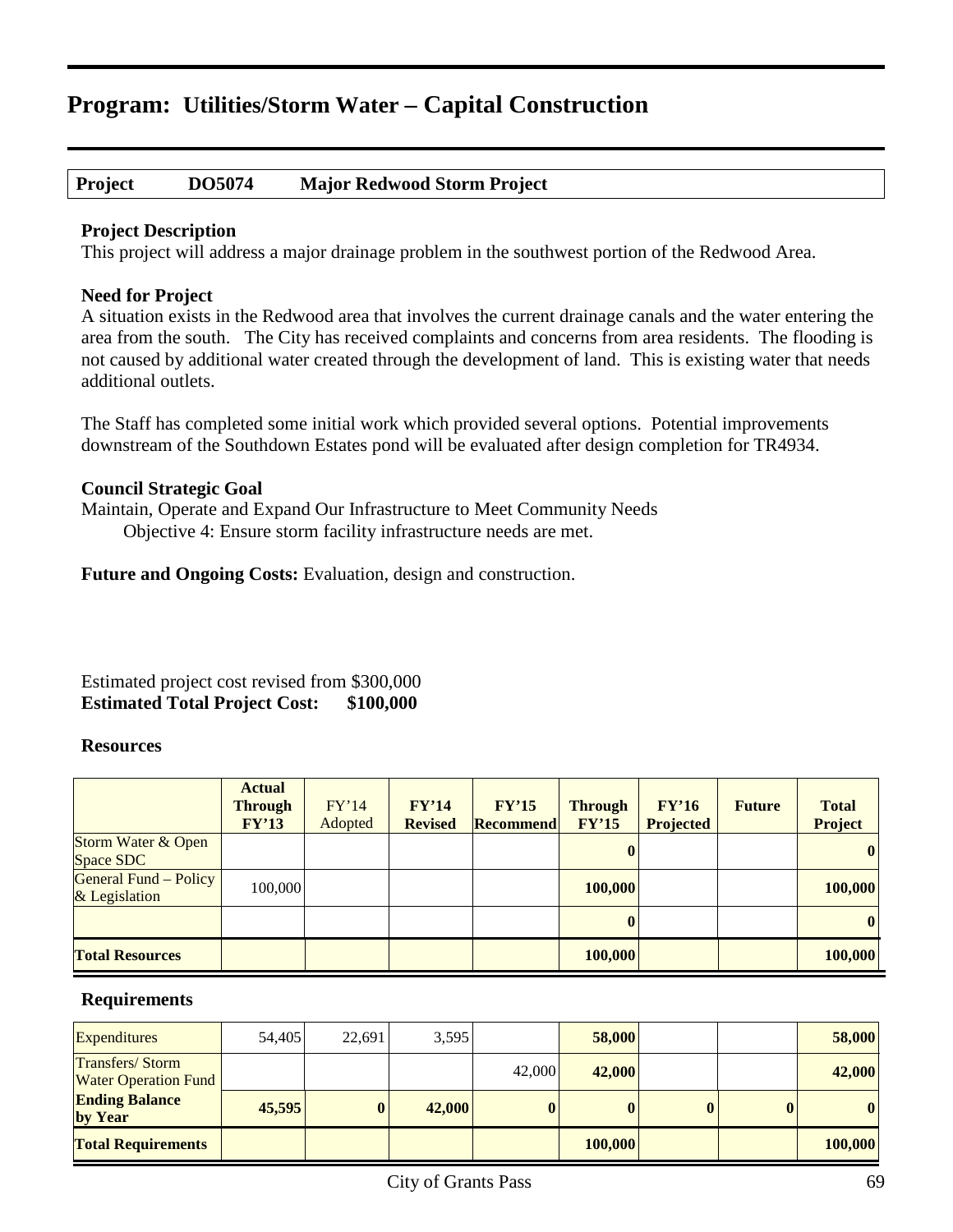### **Project DO6071 TMDL Plan Implementation**

#### **Project Description**

This project will begin the implementation of the new storm water TMDL requirements.

#### **Need for Project**

The City must meet new storm water TMDL requirements set by DEQ. The 5 year TMDL Implementation Plan was approved by DEQ. The plan includes items such as public education, shading of streams and planting of trees. Future funding for the implementation plan will come from the as yet un-adopted Storm Water Utility.

#### **Council Strategic Goal**

Maintain, Operate and Expand Our Infrastructure to Meet Community Needs Objective 4: Ensure storm facility infrastructure needs are met.

**Future and Ongoing Costs:** Plan implementation.

**Estimated Total Project Cost: \$30,000 yearly as available** Project cost revised from \$45,000.

#### **Resources**

|                                            | <b>Actual</b><br>Through<br>FY'13 | FY'14<br>Adopted | FY'14<br><b>Revised</b> | FY'15<br><b>Adopted</b> | <b>Through</b><br>FY'15 | FY'16<br><b>Projected</b> | <b>Future</b> | <b>Total</b><br>Project |
|--------------------------------------------|-----------------------------------|------------------|-------------------------|-------------------------|-------------------------|---------------------------|---------------|-------------------------|
| <b>Storm Water &amp; Open</b><br>Space SDC |                                   |                  |                         |                         | $\bf{0}$                |                           |               |                         |
| General Fund –<br>Policy & Legislation     | 60,000                            | 30,000           | 30,000                  | 15,000                  | 105,000                 | 15,000                    | 45,000        | 165,000                 |
| <b>Gas Tax</b>                             | 15,000                            | 15,000           | 15,000                  | 15,000                  | 45,000                  | 15,000                    | 45,000        | 105,000                 |
| <b>Total Resources</b>                     |                                   |                  |                         |                         | 150,000                 |                           |               | 270,000                 |

| <b>Expenditures</b>              | 38,381 | 60.105   | 35,000 | 76.619 | 150,000  | 30,000 | 90,000 | 270,000          |
|----------------------------------|--------|----------|--------|--------|----------|--------|--------|------------------|
| Transfers/<br>Contingency        |        |          |        |        | $\bf{0}$ |        |        | $\boldsymbol{0}$ |
| <b>Ending Balance</b><br>by Year | 36,619 | $\bf{0}$ | 46,619 | 0      | $\bf{0}$ |        |        | $\boldsymbol{0}$ |
| <b>Total Requirements</b>        |        |          |        |        | 150,000  |        |        | 270,000          |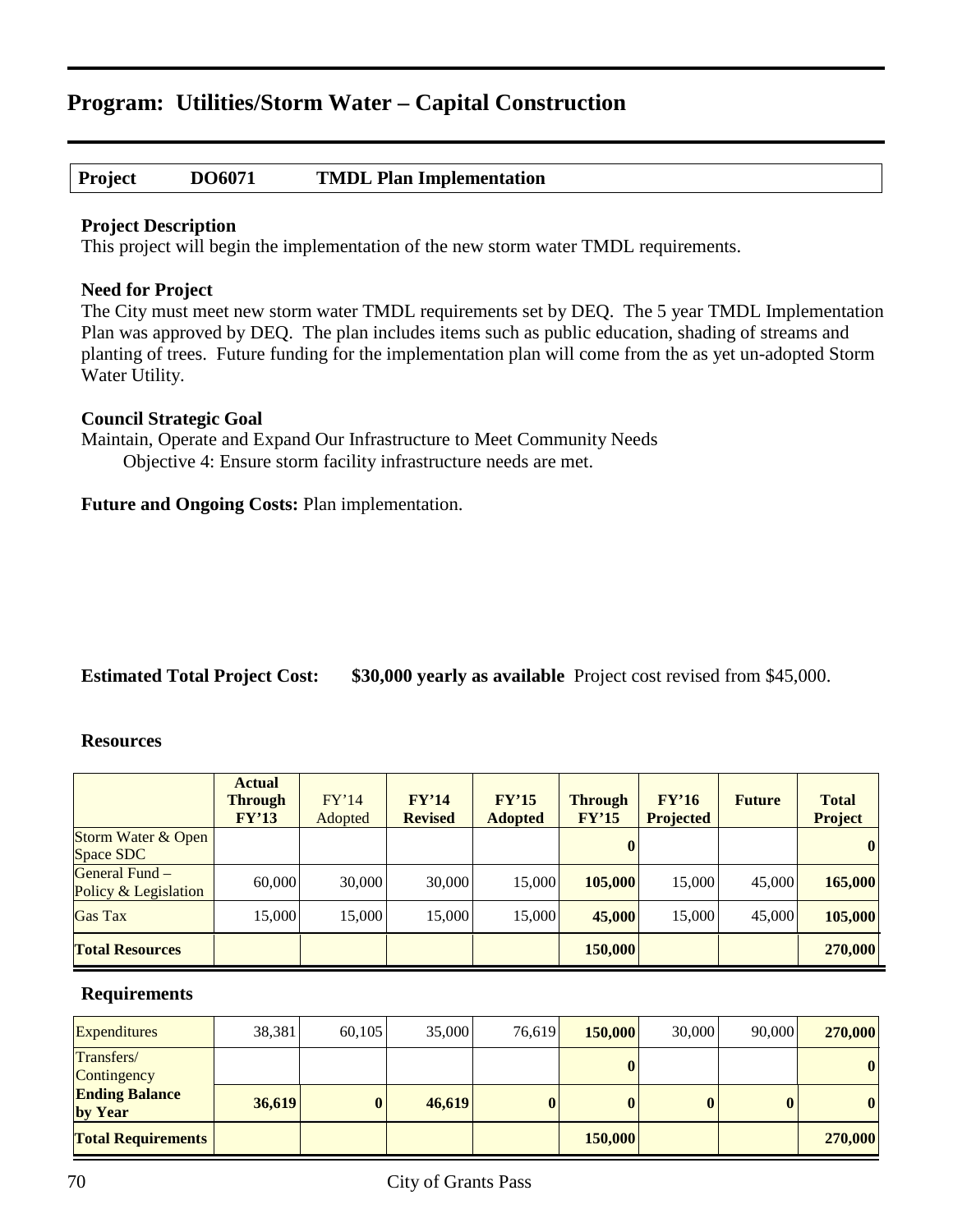**Project DO6113 Storm Water Quality Feature North of Estates Lane**

### **Project Description**

This project will install piping and a storm water quality feature on City owned property north of Estates Lane. The water quality feature will remove sediment and debris prior to storm water discharge to Southdown Estates pond.

## **Need for Project**

Currently a piped storm drain from the south discharges onto the vacant property into an open ditch. The open ditch ends at the north side of the property and discharges into a pipe, which in turn discharges to the pond at Southdown Estates. The open ditch is unsightly. It is an ideal collection place for dog waste, yard debris and trash. This project will eliminate the attractive nuisance and enhance storm water quality prior to discharge to Southdown Estates pond.

## **Council Strategic Goal**

Maintain, Operate and Expand Our Infrastructure to Meet Community Needs

Objective 4: Ensure storm facility infrastructure needs are met.

**Future and Ongoing Costs:** Maintenance of the water quality feature.

## **Estimated Total Project Cost: \$150,000**

#### **Resources**

|                                        | <b>Actual</b><br><b>Through</b><br>FY'13 | FY'14<br>Adopted | FY'14<br><b>Revised</b> | FY'15<br><b>Adopted</b> | <b>Through</b><br>FY'15 | FY'16<br><b>Projected</b> | <b>Future</b> | <b>Total</b><br><b>Project</b> |
|----------------------------------------|------------------------------------------|------------------|-------------------------|-------------------------|-------------------------|---------------------------|---------------|--------------------------------|
| Storm Water & Open<br>Space SDC        |                                          |                  |                         |                         |                         |                           |               | $\bf{0}$                       |
| General Fund – Policy<br>& Legislation | 150,000                                  |                  |                         |                         | 150,000                 |                           |               | 150,000                        |
|                                        |                                          |                  |                         |                         |                         |                           |               | $\bf{0}$                       |
| <b>Total Resources</b>                 |                                          |                  |                         |                         | 150,000                 |                           |               | 150,000                        |

| <b>Expenditures</b>                                   | 7,253   | 95.506   | 50,000 | 22,747   | 80,000  |              | 80,000  |
|-------------------------------------------------------|---------|----------|--------|----------|---------|--------------|---------|
| <b>Transfers/Storm</b><br><b>Water Operation Fund</b> |         |          |        | 70,000   | 70,000  |              | 70,000  |
| <b>Ending Balance</b><br>by Year                      | 142,747 | $\bf{0}$ | 92,747 | $\bf{0}$ |         | $\mathbf{0}$ | 0       |
| <b>Total Requirements</b>                             |         |          |        |          | 150,000 |              | 150,000 |